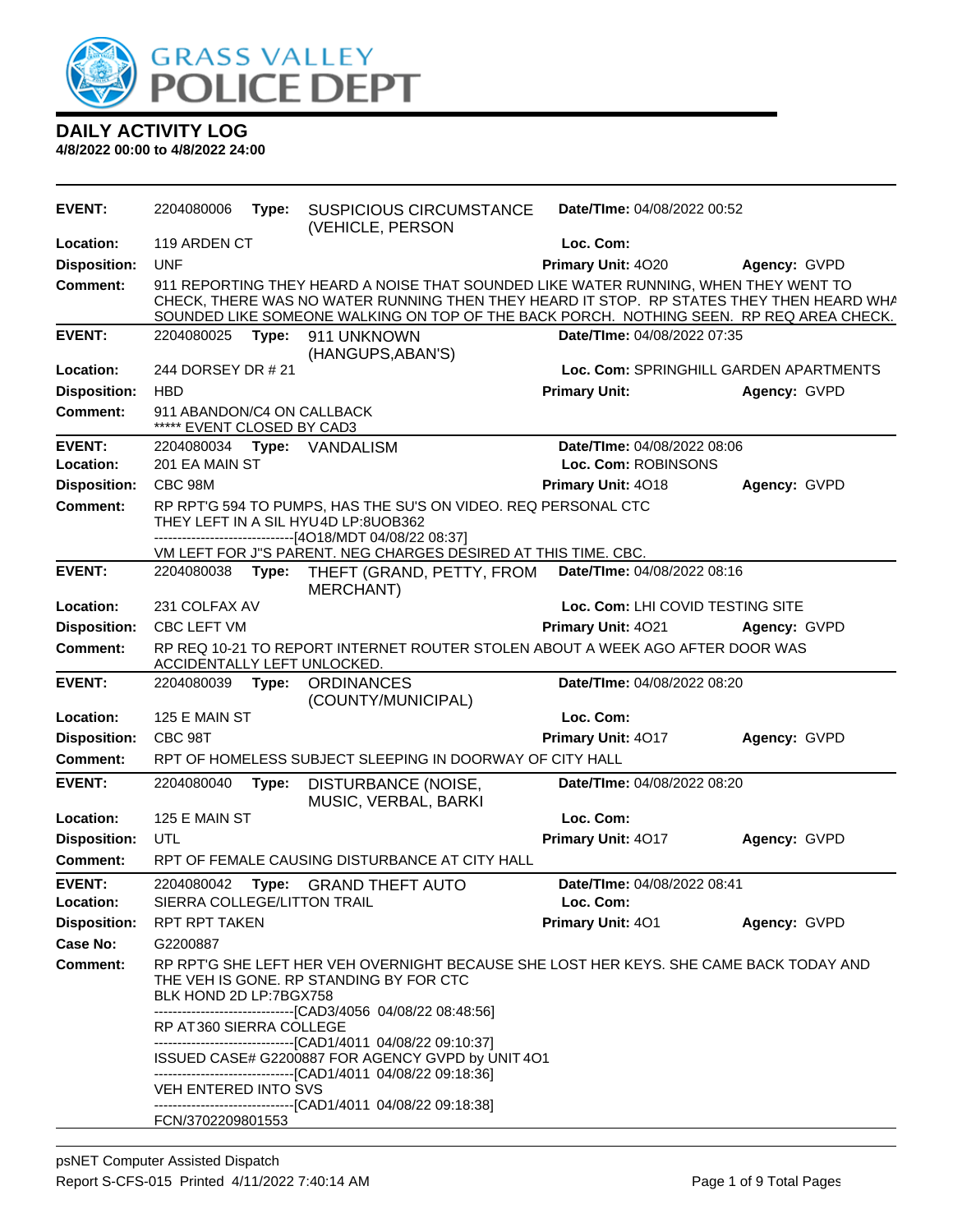

| EVENT:                           | 2204080043 Type: FIRE         |       |                                                                                                                                            | Date/TIme: 04/08/2022 08:44        |              |
|----------------------------------|-------------------------------|-------|--------------------------------------------------------------------------------------------------------------------------------------------|------------------------------------|--------------|
| Location:                        | 520 LINDEN AV                 |       |                                                                                                                                            | Loc. Com:                          |              |
| <b>Disposition:</b>              | <b>HBD</b>                    |       |                                                                                                                                            | <b>Primary Unit:</b>               | Agency: GVPD |
| <b>Comment:</b>                  |                               |       | 911 RPT'G SMOKE "POURING" OUT OF THE DETATCHED GARAGE/XFER TO CALFIRE<br>------------------------------[CAD3/4056 04/08/22 08:45:43]       |                                    |              |
|                                  | ***** EVENT CLOSED BY CAD1    |       | POSS SOMEONE DOING WORK ON A VEH IN THE GARAGE, RP IS A NEIGHBOR                                                                           |                                    |              |
| <b>EVENT:</b>                    |                               |       | 2204080054 Type: COMMUNITY POLICING<br><b>ACTION</b>                                                                                       | <b>Date/Time: 04/08/2022 09:23</b> |              |
| <b>Disposition:</b>              | <b>CBC</b>                    |       |                                                                                                                                            | <b>Primary Unit: 402</b>           | Agency: GVPD |
| <b>Comment:</b>                  |                               |       |                                                                                                                                            |                                    |              |
| <b>EVENT:</b>                    | 2204080064                    |       | Type: ANIMALS (ABUSE, LOOSE,<br>FOUND, INJURED)                                                                                            | <b>Date/Time: 04/08/2022 10:07</b> |              |
| Location:                        | 660 MINNIE ST                 |       |                                                                                                                                            | Loc. Com: CONDON PARK              |              |
| <b>Disposition:</b>              | <b>RPT RPT TAKEN</b>          |       |                                                                                                                                            | <b>Primary Unit: 4Z32</b>          | Agency: GVPD |
| Case No:                         | G2200889                      |       |                                                                                                                                            |                                    |              |
| <b>Comment:</b>                  |                               |       | 911 DOG BIT RP, OWNER LEAVING ON FOOT                                                                                                      |                                    |              |
|                                  | SU LSW SHORTS.                |       | -------------------------------[CAD1/4011 04/08/22 10:08:22]                                                                               |                                    |              |
|                                  |                               |       | RP CAN SEE THE SU ON THE LARGE DOG SIDE<br>-------------------------------[CAD1/4011 04/08/22 10:10:14]                                    |                                    |              |
|                                  |                               |       | RP DOESNT WANT MEDICAL ATTENTION HOWEVER STATED THE DOG DID BREAK SKIN<br>------------------------------[CAD1/4011 04/08/22 10:25:27]      |                                    |              |
|                                  |                               |       | ISSUED CASE# G2200889 FOR AGENCY GVPD by UNIT 4Z32                                                                                         |                                    |              |
|                                  |                               |       |                                                                                                                                            |                                    |              |
| <b>EVENT:</b>                    |                               |       | 2204080069 Type: COMMUNITY POLICING<br><b>ACTION</b>                                                                                       | Date/TIme: 04/08/2022 10:23        |              |
| <b>Disposition:</b>              | <b>CBC</b>                    |       |                                                                                                                                            | <b>Primary Unit: 402</b>           | Agency: GVPD |
| <b>Comment:</b>                  |                               |       |                                                                                                                                            |                                    |              |
| <b>EVENT:</b>                    | 2204080083                    |       | Type: ALL OTHERS                                                                                                                           | Date/TIme: 04/08/2022 11:12        |              |
| Location:                        | MOTHERLODE VET                |       |                                                                                                                                            | Loc. Com:                          |              |
| <b>Disposition:</b>              | <b>CBC</b>                    |       |                                                                                                                                            | <b>Primary Unit: 4K6</b>           | Agency: GVPD |
| Comment:                         |                               |       | ---------------------------------[CAD3/4056 04/08/22 11:25:18]                                                                             |                                    |              |
|                                  |                               |       | EVENT LOCATION CHANGED FROM MOTHERLODE VE                                                                                                  |                                    |              |
| <b>EVENT:</b>                    | 2204080084                    | Type: | DISTURBANCE (NOISE,                                                                                                                        | Date/TIme: 04/08/2022 11:12        |              |
| Location:                        | 134 S CHURCH ST               |       | MUSIC, VERBAL, BARKI                                                                                                                       | Loc. Com: BANK OF AMERICA          |              |
| Disposition: CBC                 |                               |       |                                                                                                                                            | <b>Primary Unit: 4021</b>          | Agency: GVPD |
| Comment:                         |                               |       | RP REQ 10-21 REF A COLD ROAD RAGE INCIDENT<br>SU WAS IN A TAUPE CHEV4D PICKUP LP:7J94934                                                   |                                    |              |
| <b>EVENT:</b>                    | 2204080087 Type:              |       | DISTURBANCE (NOISE,                                                                                                                        | Date/TIme: 04/08/2022 11:15        |              |
| Location:                        | 989 SUTTON WY                 |       | MUSIC, VERBAL, BARKI                                                                                                                       | Loc. Com: BEADS GALORE             |              |
| <b>Disposition:</b>              | <b>GOA</b>                    |       |                                                                                                                                            | Primary Unit: 4017                 | Agency: GVPD |
| <b>Comment:</b>                  |                               |       | RP RPTNG MALE SUBJ ON THE SIDE OF THE BUILDING CAUSING A 415 RUSHING TOWARD RPS CUSTOMER<br>AND YELLING. PER RP, SHOPPING CART IS INVOLVED |                                    |              |
| <b>EVENT:</b>                    | 2204080096                    | Type: | <b>WELFARE CHECK</b>                                                                                                                       | Date/TIme: 04/08/2022 11:36        |              |
| Location:<br><b>Disposition:</b> | 1117 E MAIN ST # B<br>CBC 98T |       |                                                                                                                                            | Loc. Com: BARBER SHOP              |              |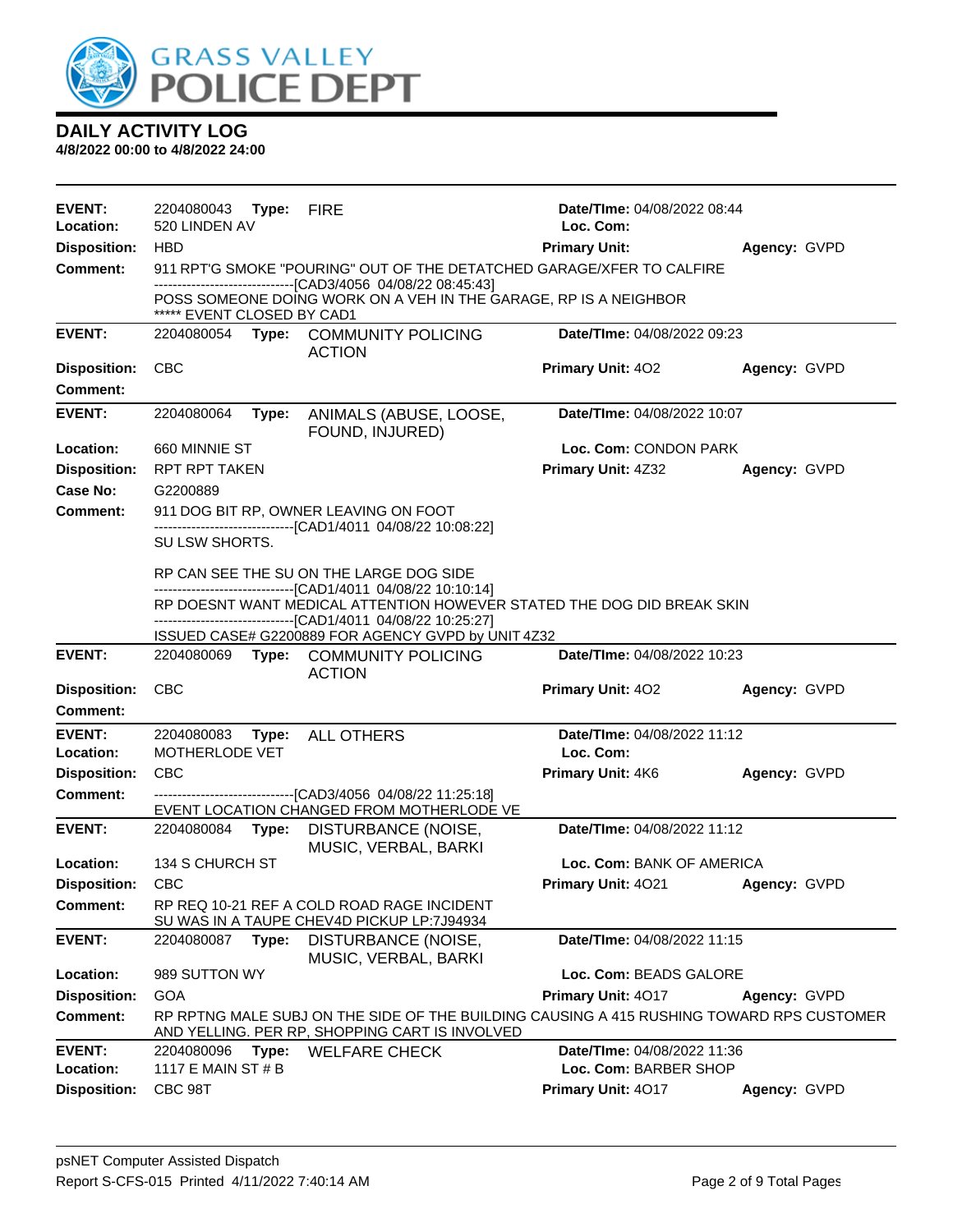

| Comment:            | SHE LEFT, UNK DOT              | RP RPT'G FEMALE WALKED INTO HIS SHOP, SHE SEEMED DISORIENTED AND CONFUSED<br>WFA 40'S BLN HAIR, WHI SHIRT, ACID WASHED JEANS AND NO SHOES                                                                                                                                                                                                                                                                                                        |                                              |              |
|---------------------|--------------------------------|--------------------------------------------------------------------------------------------------------------------------------------------------------------------------------------------------------------------------------------------------------------------------------------------------------------------------------------------------------------------------------------------------------------------------------------------------|----------------------------------------------|--------------|
| <b>EVENT:</b>       | 2204080109<br>Type:            | THEFT (GRAND, PETTY, FROM<br><b>MERCHANT)</b>                                                                                                                                                                                                                                                                                                                                                                                                    | Date/TIme: 04/08/2022 12:24                  |              |
| Location:           | <b>1130 E MAIN ST</b>          |                                                                                                                                                                                                                                                                                                                                                                                                                                                  | Loc. Com: CIGARETTE CITY 530 477 7665        |              |
| <b>Disposition:</b> | <b>RPT</b>                     |                                                                                                                                                                                                                                                                                                                                                                                                                                                  | Primary Unit: 4017                           | Agency: GVPD |
| Case No:            | G2200890                       |                                                                                                                                                                                                                                                                                                                                                                                                                                                  |                                              |              |
| Comment:            | RP RPTG THEFT OCC'D AT1140HRS  |                                                                                                                                                                                                                                                                                                                                                                                                                                                  |                                              |              |
|                     | ASSOCIATED VEH IS GOLD LINCOLN |                                                                                                                                                                                                                                                                                                                                                                                                                                                  |                                              |              |
|                     |                                | SU HAS RED HAT AND PURPLE BASKET BALL JERSEY. OLDER WOMAN ALSO IN THE VEH.<br>-----------------------[CAD1/4011 04/08/22 12:45:27]                                                                                                                                                                                                                                                                                                               |                                              |              |
|                     |                                | ISSUED CASE# G2200890 FOR AGENCY GVPD by UNIT 4O17                                                                                                                                                                                                                                                                                                                                                                                               |                                              |              |
| <b>EVENT:</b>       | 2204080110<br>Type:            | THEFT (GRAND, PETTY, FROM<br>MERCHANT)                                                                                                                                                                                                                                                                                                                                                                                                           | Date/TIme: 04/08/2022 12:31                  |              |
| Location:           | 227 COLFAX AV                  |                                                                                                                                                                                                                                                                                                                                                                                                                                                  | Loc. Com: RANDALL CHIROPRACTIC               |              |
| <b>Disposition:</b> | <b>RPT</b>                     |                                                                                                                                                                                                                                                                                                                                                                                                                                                  | Primary Unit: 4K6                            | Agency: GVPD |
| Case No:            | G2200891                       |                                                                                                                                                                                                                                                                                                                                                                                                                                                  |                                              |              |
| Comment:            |                                | RP REQ 10-21 TO RPT WALLET STOLEN APROX45 MINS AGO, RP BELIEVES SHE KNOWS WHO TOOK IT.<br>-------------------------------[CAD2/4116 04/08/22 12:58:38]<br>SUBJ WAS DROPPED OFF BY FAST TAXI AT13642 BROOKS RD AT 1208                                                                                                                                                                                                                            |                                              |              |
|                     |                                | -------------------------------[CAD1/4011 04/08/22 13:03:23]<br>ISSUED CASE# G2200891 FOR AGENCY GVPD by UNIT 4K6                                                                                                                                                                                                                                                                                                                                |                                              |              |
| <b>EVENT:</b>       |                                | 2204080112 Type: PUBLIC RELATION CONTACT                                                                                                                                                                                                                                                                                                                                                                                                         | Date/TIme: 04/08/2022 12:45                  |              |
| Location:           | 129 S AUBURN ST                |                                                                                                                                                                                                                                                                                                                                                                                                                                                  | Loc. Com: GRASS VALLEY POLICE DEPARTMENT     |              |
| <b>Disposition:</b> | <b>HBD</b>                     |                                                                                                                                                                                                                                                                                                                                                                                                                                                  | <b>Primary Unit:</b>                         | Agency: GVPD |
| <b>Comment:</b>     | ***** EVENT CLOSED BY CAD2     | RP REQ CTC AT GVPD FOR PICK UP OF MEDICATION                                                                                                                                                                                                                                                                                                                                                                                                     |                                              |              |
| <b>EVENT:</b>       | 2204080121                     | Type: WELFARE CHECK                                                                                                                                                                                                                                                                                                                                                                                                                              | Date/TIme: 04/08/2022 13:28                  |              |
| Location:           | 275 DORSEY DR # 60             |                                                                                                                                                                                                                                                                                                                                                                                                                                                  | Loc. Com: GRASS VALLEY TERRACE<br>APARTMENTS |              |
| <b>Disposition:</b> | <b>RPT</b>                     |                                                                                                                                                                                                                                                                                                                                                                                                                                                  | <b>Primary Unit: 401</b>                     | Agency: GVPD |
| Case No:            | G2200894                       |                                                                                                                                                                                                                                                                                                                                                                                                                                                  |                                              |              |
| Comment:            | THERE OR NOT                   | RP REQ CHECK ON SUBJ WHO HAS BEEN DRINKING AND RECENTLY BROKE UP WITH HER BOYFRIEND AND<br>BOYFRIEND USES H&S. RP STATES SUBJ TOLD HER THE BOYFRIEND IS "GOING TO HURT ME". SUBJ IS<br>DISABLED, HISTORY OF H&S ABUSE, CURRENT ALCOHOL ABUSE AND MH ISSUES. RP HAS NOT BEEN ABLE<br>TO GET A HOLD OF SUBJ FOR 2 HOURS. RP STATES SUBJ LIVES ALONE BUT UNK IF FORMER BOYFRIEND IS<br>-------------------------------[CAD2/4116 04/08/22 13:31:16] |                                              |              |
|                     |                                | RP STATES FORMER BOYFRIEND HAS WARRANTS BUT DID NOT HAVE ANY INFO ON HIM                                                                                                                                                                                                                                                                                                                                                                         |                                              |              |
|                     |                                | --------------------------------[CAD3/4056 04/08/22 13:52:33]<br>ISSUED CASE# G2200894 FOR AGENCY GVPD by UNIT 4O1                                                                                                                                                                                                                                                                                                                               |                                              |              |
|                     | 10-39 ER                       | ------------------------------[CAD1/4011 04/08/22 13:53:08]                                                                                                                                                                                                                                                                                                                                                                                      |                                              |              |
|                     | 10-39 CALFIRE FOR TRANSPORT    | -------------------------------[CAD1/4011_04/08/22_13:55:55]                                                                                                                                                                                                                                                                                                                                                                                     |                                              |              |
| <b>EVENT:</b>       | 2204080123 Type:               | 911 UNKNOWN<br>(HANGUPS, ABAN'S)                                                                                                                                                                                                                                                                                                                                                                                                                 | Date/TIme: 04/08/2022 13:38                  |              |
| Location:           | BRUNSWICK RD/49/20 RAMP        |                                                                                                                                                                                                                                                                                                                                                                                                                                                  | Loc. Com:                                    |              |
| <b>Disposition:</b> | <b>HBD</b>                     |                                                                                                                                                                                                                                                                                                                                                                                                                                                  | <b>Primary Unit:</b>                         | Agency: GVPD |
| <b>Comment:</b>     | ***** EVENT CLOSED BY CAD2     | 911 ACCIDENTAL ON IPHONE WHILE DRIVING, C4                                                                                                                                                                                                                                                                                                                                                                                                       |                                              |              |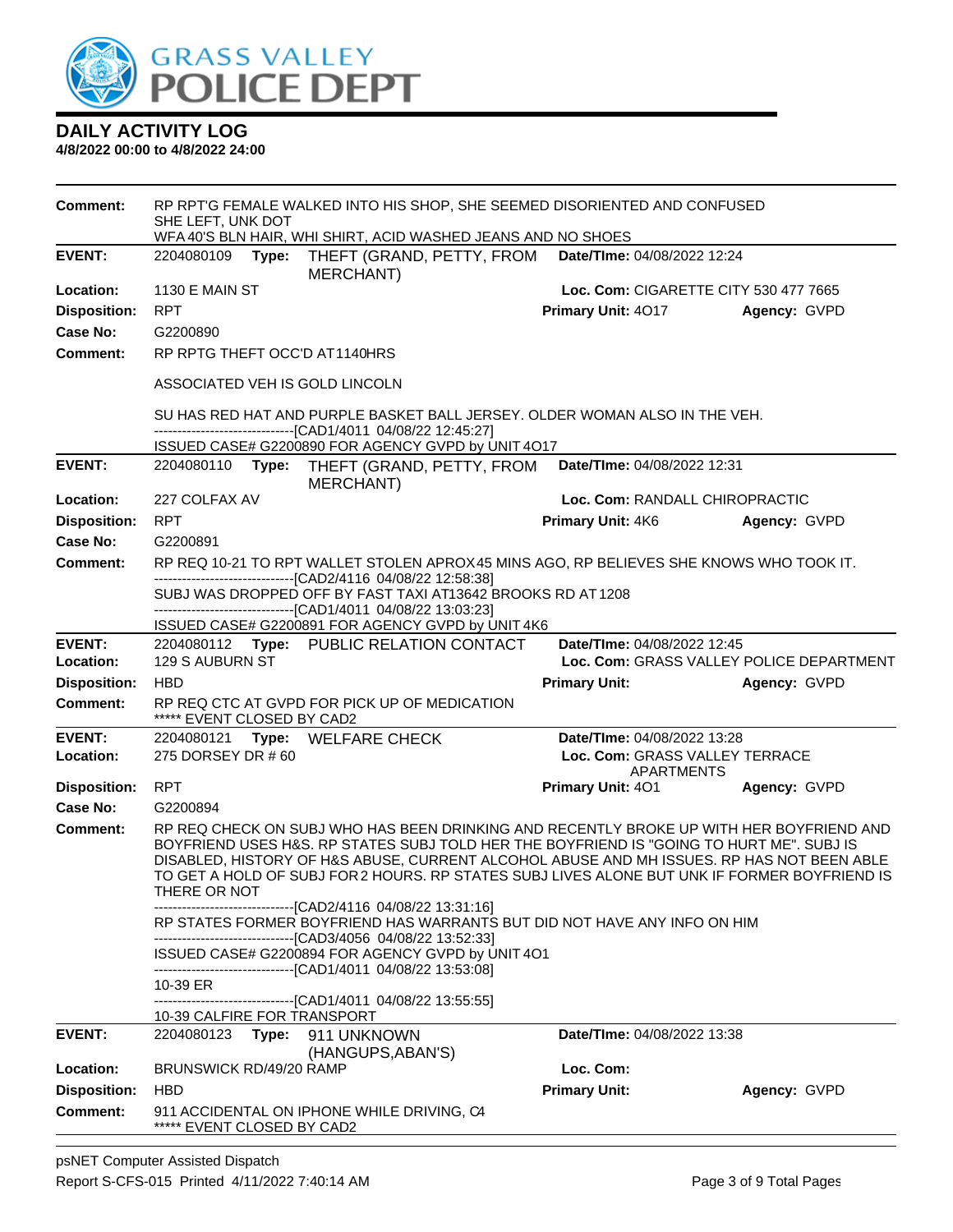

**DAILY ACTIVITY LOG 4/8/2022 00:00 to 4/8/2022 24:00**

| <b>EVENT:</b>       | 2204080125                  |       | Type: DISTURBANCE (NOISE,<br>MUSIC, VERBAL, BARKI                                                                                                                                                                                  | Date/TIme: 04/08/2022 13:48     |                     |
|---------------------|-----------------------------|-------|------------------------------------------------------------------------------------------------------------------------------------------------------------------------------------------------------------------------------------|---------------------------------|---------------------|
| Location:           | 592 DOUGLAS AV              |       |                                                                                                                                                                                                                                    | Loc. Com:                       |                     |
| <b>Disposition:</b> | <b>CBC</b>                  |       |                                                                                                                                                                                                                                    | <b>Primary Unit: 4021</b>       | <b>Agency: GVPD</b> |
| Comment:            | ORDINANCES                  |       | RP REQ 10-21 REG NEIGHBOR BUILDING HOME EARLY IN THE MORNING, RP REQ INFO ON NOISE                                                                                                                                                 |                                 |                     |
| <b>EVENT:</b>       |                             |       |                                                                                                                                                                                                                                    | Date/TIme: 04/08/2022 13:57     |                     |
| <b>Location:</b>    | 561 IDAHO MARYLAND RD       |       |                                                                                                                                                                                                                                    | Loc. Com: FOR THE LOVE OF PETS  |                     |
| <b>Disposition:</b> | CBC UNABLE TO LEAVE MSG     |       |                                                                                                                                                                                                                                    | Primary Unit: 4021 Agency: GVPD |                     |
| <b>Comment:</b>     |                             |       | RP REQ 10-21 REF SUBJ THREATENING RPS STAFF AND DISTURBANCE YESTERDAY AT THE BUSINESS. RP<br>STATES A STAFF MEMBER RESIGNED DUE TO THE ISSUE THAT OCC'D YESTERDAY<br>--------------------------------[CAD2/4116 04/08/22 13:59:59] |                                 |                     |
|                     | <b>APPOINTMENT</b>          |       | RP GETTING INFO FOR SUBJ TO PROVIDE TO OFFICER. PER RP, SHE MAY BE UNAVAILABLE IN AN                                                                                                                                               |                                 |                     |
| <b>EVENT:</b>       | 2204080128 Type:            |       | <b>GRAND THEFT AUTO</b>                                                                                                                                                                                                            | Date/TIme: 04/08/2022 14:01     |                     |
| Location:           | <b>BRUNSWICK BASIN</b>      |       |                                                                                                                                                                                                                                    | Loc. Com:                       |                     |
| <b>Disposition:</b> | UTL                         |       |                                                                                                                                                                                                                                    | Primary Unit: 4018              | Agency: GVPD        |
| <b>Comment:</b>     |                             |       | POSS SIGHTING OF 10851 HONDA 7BGX758<br>------------------------------[CAD3/4056_04/08/22 14:02:45]                                                                                                                                |                                 |                     |
|                     |                             |       | EVENT LOCATION CHANGED FROM STAPLES LOT TO OLYMPIA CR                                                                                                                                                                              |                                 |                     |
| <b>EVENT:</b>       |                             |       | 2204080133 Type: ANIMALS (ABUSE, LOOSE,<br>FOUND, INJURED)                                                                                                                                                                         | Date/TIme: 04/08/2022 14:13     |                     |
| Location:           | 867 SUTTON WY               |       |                                                                                                                                                                                                                                    | Loc. Com: SAFEWAY               |                     |
| <b>Disposition:</b> | <b>CNOP</b>                 |       |                                                                                                                                                                                                                                    | <b>Primary Unit: 4Z32</b>       | Agency: GVPD        |
| <b>Comment:</b>     | <b>STRAY DOGS</b>           |       |                                                                                                                                                                                                                                    |                                 |                     |
|                     |                             |       | ---------------------------[CAD1/4011 04/08/22 14:13:24]<br>EVENT LOCATION CHANGED FROM SAFEWAY<br>-------------------------------[CAD1/4011 04/08/22 14:15:11]<br>RP CALLING IN STATING DOGS ARE BEHIND SAFEWAY                   |                                 |                     |
| <b>EVENT:</b>       | 2204080145    Type: THREATS |       |                                                                                                                                                                                                                                    | Date/TIme: 04/08/2022 14:49     |                     |
| Location:           | <b>GRASS VALLEY</b>         |       |                                                                                                                                                                                                                                    | Loc. Com:                       |                     |
| <b>Disposition:</b> | <b>CBC</b>                  |       |                                                                                                                                                                                                                                    | <b>Primary Unit: 4021</b>       | Agency: GVPD        |
| Comment:            |                             |       | RP REQG 10-21 REF THREATENING CALLS FROM JUVS                                                                                                                                                                                      |                                 |                     |
|                     |                             |       | --------------------------------[CAD1/4011 04/08/22 14:49:56]<br>NUMBER THEY ARE USING COMES BACK TO A SCHOOL DIRECTORY<br>-------------------------------[4O21/MDT 04/08/22 14:58]                                                |                                 |                     |
|                     |                             |       | RP PROVIDED THE NUMBER THEY WERE GETTING PRANK CALLS FROM. I CALLED THE NUMBER AND<br>JUVENILE BY THE NAME OF CYRUS ANSWERED. I ADVISED HIM TO STOP PRANK CALLING                                                                  |                                 |                     |
| <b>EVENT:</b>       | 2204080146 <b>Type:</b>     |       | RESTRAINING ORDERS (TRO,<br>OAH, CUSTODY, C                                                                                                                                                                                        | Date/TIme: 04/08/2022 14:51     |                     |
| Location:           | 115 UNION JACK ST #13       |       |                                                                                                                                                                                                                                    | Loc. Com: GOLD COUNTRY VILLAGE  |                     |
| <b>Disposition:</b> | <b>CBC</b>                  |       |                                                                                                                                                                                                                                    | Primary Unit: 4021              | Agency: GVPD        |
| <b>Comment:</b>     |                             |       | RP RPTG VIOLATION OF RESTRAINING ORDER. REQG 10-21                                                                                                                                                                                 |                                 |                     |
|                     |                             |       | -------------------------------[CAD1/4011 04/08/22 14:51:40]<br>EVENT LOCATION CHANGED FROM 115 UNION JACK ST GV<br>------------------------------[4O21/MDT 04/08/22 15:34]                                                        |                                 |                     |
|                     | GROCERIES. NEGATIVE CRIME.  |       | RP NOT A PROTECTIVE PARTY ON THE RO. THE MANAGER IS PROTECTIVE PARTY AND ADVISED HER TO<br>CALL. THE OTHER PARTY CAUSED DISTURBANCE AND YELLED PROFANITIES AT HER WHILE SHE UNLOADEI                                               |                                 |                     |
| <b>EVENT:</b>       | 2204080149                  | Type: | <b>GV PUBLIC WORKS - WATER</b><br><b>ISSUE</b>                                                                                                                                                                                     | Date/TIme: 04/08/2022 14:56     |                     |
| Location:           | 104 HILL ST                 |       |                                                                                                                                                                                                                                    | Loc. Com:                       |                     |
| <b>Disposition:</b> | <b>HBD</b>                  |       |                                                                                                                                                                                                                                    | <b>Primary Unit:</b>            | Agency: GVPD        |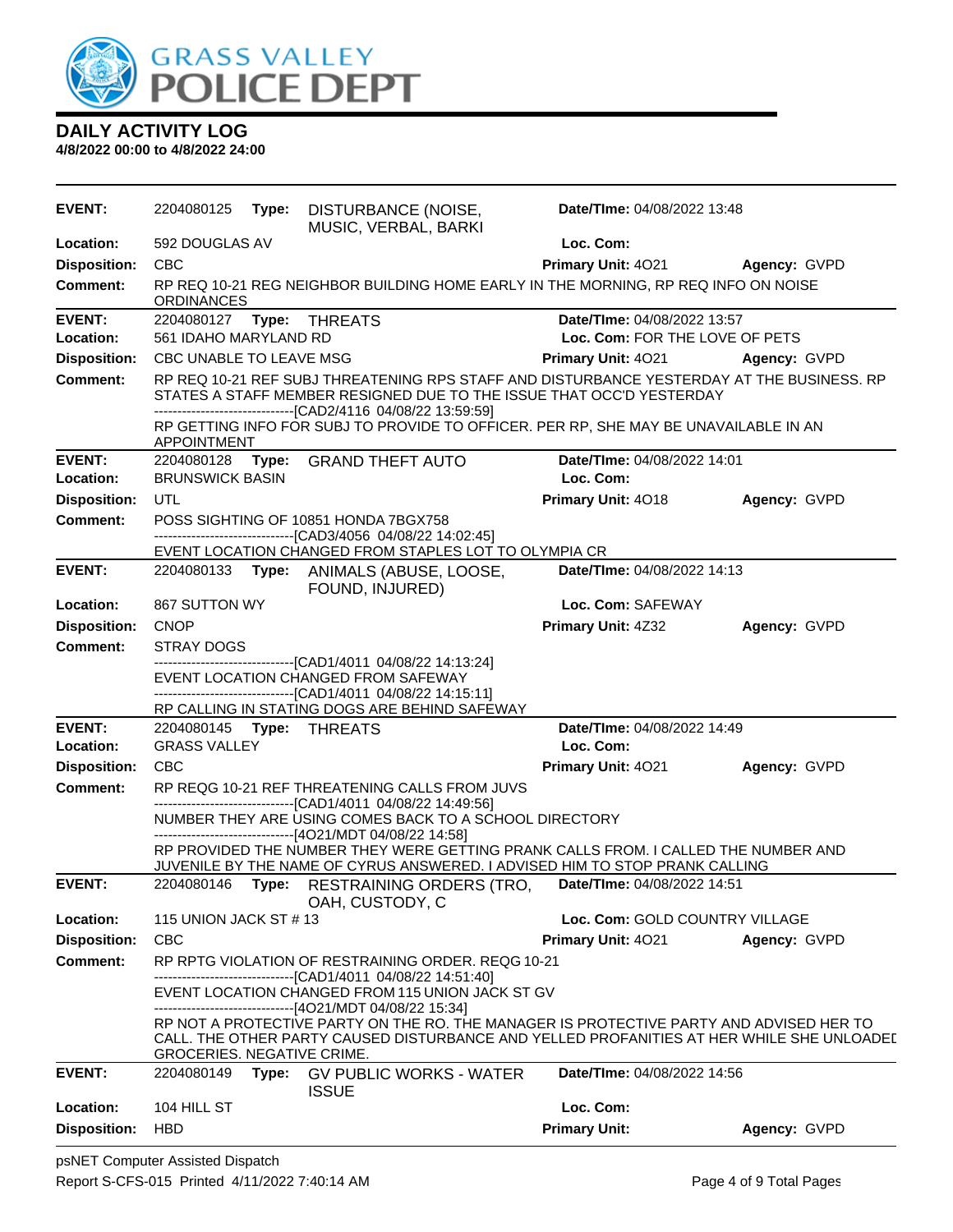

| <b>Comment:</b>            |                                  |       | RP WAS GARDENING AND HIT A WATER PIPE IN THE FRONT YARD BY THE SIDEWALK                                                              |                                          |              |
|----------------------------|----------------------------------|-------|--------------------------------------------------------------------------------------------------------------------------------------|------------------------------------------|--------------|
|                            | 10-39 PWW                        |       | ------------------[CAD3/4056_04/08/22 14:58:18]                                                                                      |                                          |              |
|                            | PWW IN ROUTE                     |       | ------------------------------[CAD1/4011_04/08/22_15:03:47]                                                                          |                                          |              |
|                            | ***** EVENT CLOSED BY CAD3       |       |                                                                                                                                      |                                          |              |
| <b>EVENT:</b>              | 2204080156                       | Type: | <b>ORDINANCES</b>                                                                                                                    | Date/TIme: 04/08/2022 15:20              |              |
|                            |                                  |       | (COUNTY/MUNICIPAL)                                                                                                                   |                                          |              |
| Location:                  | 151 W MCKNIGHT WY # A            |       |                                                                                                                                      | Loc. Com: PAPA MURPHYS                   |              |
| <b>Disposition:</b>        | CBC 98T                          |       |                                                                                                                                      | Primary Unit: 4017                       | Agency: GVPD |
| Comment:                   |                                  |       | RP RPTG TWO MALE SUBJS SLEEPING ON THE SIDE OF THE BUILDING, REQG THEY MOVE ALONG                                                    |                                          |              |
| <b>EVENT:</b>              | 2204080158                       | Type: | TRAFFIC (DUI, PARKING,<br>SPEED, HAZ                                                                                                 | Date/TIme: 04/08/2022 15:23              |              |
| Location:                  | <b>BENNETT ST/OPHIR ST</b>       |       |                                                                                                                                      | Loc. Com: WB                             |              |
| <b>Disposition:</b>        | <b>UTL</b>                       |       |                                                                                                                                      | Primary Unit: 401                        | Agency: GVPD |
| <b>Comment:</b>            |                                  |       | PER CHP, 23103 DRIVER GOLD HONDA 8BVV572 SWERVING AND ERRATIC BRAKING                                                                |                                          |              |
| <b>EVENT:</b><br>Location: | 2204080159<br>322 PLEASANT ST #3 |       | Type: VEH CITES, VIN, TOWS, DUI                                                                                                      | Date/TIme: 04/08/2022 15:24<br>Loc. Com: |              |
| <b>Disposition:</b>        | CBC NEG ANSWER, MSG LEFT         |       |                                                                                                                                      | Primary Unit: 4021                       | Agency: GVPD |
| <b>Comment:</b>            | <b>TOWED</b>                     |       | RP REQ 10-21 REF A HANDWRITTEN NOTE SHE FOUND ON HER VEH STATING SHE WAS GOING TO BE                                                 |                                          |              |
| <b>EVENT:</b>              | 2204080167                       | Type: | <b>COMMUNITY POLICING</b><br><b>ACTION</b>                                                                                           | Date/TIme: 04/08/2022 15:37              |              |
| <b>Disposition:</b>        | <b>CBC</b>                       |       |                                                                                                                                      | Primary Unit: 402                        | Agency: GVPD |
| Comment:                   |                                  |       |                                                                                                                                      |                                          |              |
| <b>EVENT:</b>              | 2204080171                       | Type: | <b>SUSPICIOUS CIRCUMSTANCE</b><br>(VEHICLE, PERSON                                                                                   | Date/TIme: 04/08/2022 15:55              |              |
| Location:                  | 134 MILL ST                      |       |                                                                                                                                      | Loc. Com: PUBLIC LOT BEHIND THE OWL      |              |
| <b>Disposition:</b>        | UTL                              |       |                                                                                                                                      | <b>Primary Unit: 4018</b>                | Agency: GVPD |
| <b>Comment:</b>            |                                  |       | 911 RPT'G MALE DANCING ON TOP OF A SMALL RED TRUCK. RP THINKS HE IS11550<br>WMA LONGER CURLY HAIR, FACIAL HAIR WEARING BLK SWEATSUIT |                                          |              |
| <b>EVENT:</b>              | 2204080173                       |       | Type: TRAFFIC ACCIDENT                                                                                                               | Date/TIme: 04/08/2022 16:03              |              |
| Location:                  | 646 SUTTON WY                    |       |                                                                                                                                      | Loc. Com: STAPLES                        |              |
| <b>Disposition:</b>        | <b>RPT</b>                       |       |                                                                                                                                      | Primary Unit: 4017                       | Agency: GVPD |
| Case No:                   | G2200895                         |       |                                                                                                                                      |                                          |              |
| Comment:                   | RP REQ RPT'G FOR AN 1182         |       | SIL NISS SUV LP:7AFA136 VS A GRN TOYT CELICA LP3LFH808<br>-------------------------------[CAD2/4116 04/08/22 16:12:50]               |                                          |              |
|                            |                                  |       | ISSUED CASE# G2200895 FOR AGENCY GVPD by UNIT 4O17                                                                                   |                                          |              |
| <b>EVENT:</b>              |                                  |       | 2204080178    Type: ALL OTHERS                                                                                                       | Date/TIme: 04/08/2022 16:29              |              |
| Location:                  | 682 FREEMAN LN # B               |       |                                                                                                                                      | Loc. Com: VERIZON                        |              |
| <b>Disposition:</b>        | <b>RPT</b>                       |       |                                                                                                                                      | Primary Unit: 4021                       | Agency: GVPD |
| Case No:                   | G2200896                         |       |                                                                                                                                      |                                          |              |
| <b>Comment:</b>            |                                  |       | RP REQ CTC IN THE GVPD LOBBY REF AN INCIDENT THAT HAPPENED TODAY                                                                     |                                          |              |
|                            |                                  |       | -------------------------------[CAD2/4116 04/08/22 16:53:25]<br>ISSUED CASE# G2200896 FOR AGENCY GVPD by UNIT 4O21                   |                                          |              |
| <b>EVENT:</b>              |                                  |       |                                                                                                                                      | Date/TIme: 04/08/2022 16:36              |              |
| Location:                  | 1262 SUTTON WY                   |       |                                                                                                                                      | Loc. Com: HOSPITALITY HOUSE 530 271 7144 |              |
| <b>Disposition:</b>        | CBC 1148 TOCSU                   |       |                                                                                                                                      | Primary Unit: 401                        | Agency: GVPD |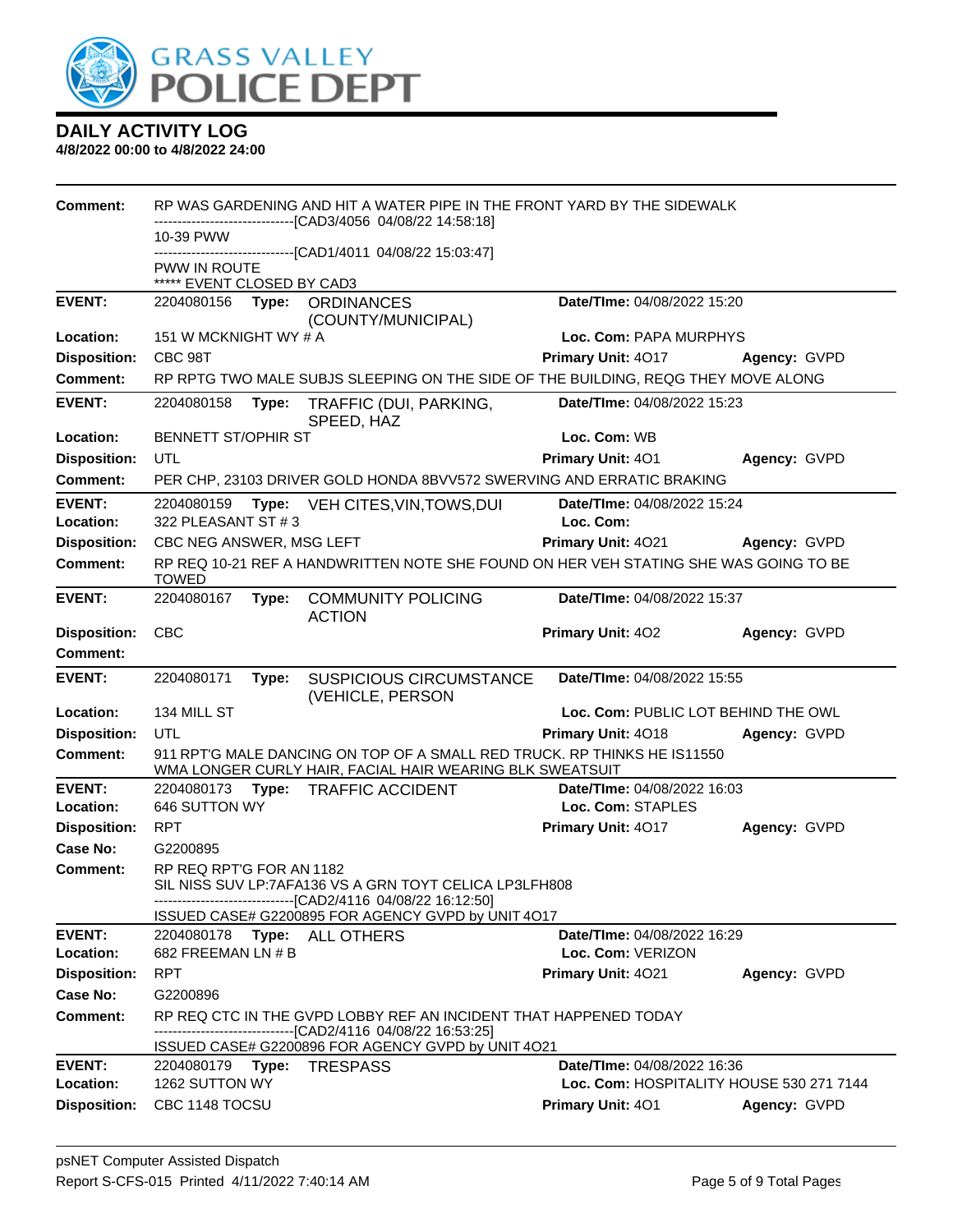

| <b>Comment:</b>            |                                                    |       | RP RPTG SUBJ LAYING ON THE PROPERTY, REFUSING TO LEAVE FOR THE LAST TWO HOURS.                                     |                                          |                                       |
|----------------------------|----------------------------------------------------|-------|--------------------------------------------------------------------------------------------------------------------|------------------------------------------|---------------------------------------|
|                            |                                                    |       | NEG DRUGS, ALC, OR WEAPONS AS FAR AS RP KNOWS                                                                      |                                          |                                       |
|                            |                                                    |       | -------------------------------[CAD1/4011_04/08/22 16:36:49]<br>IN THE GRAVEL AREA NEXT TO THE BUILDING            |                                          |                                       |
|                            | VOICED                                             |       | ------------------------[CAD2/4116 04/08/22 16:38:41]                                                              |                                          |                                       |
|                            |                                                    |       | -------------------------------[CAD3/4056 04/08/22 16:55:39]                                                       |                                          |                                       |
| <b>EVENT:</b>              | 10-39 ER<br>2204080181                             |       |                                                                                                                    | Date/TIme: 04/08/2022 16:48              |                                       |
| Location:                  | 304 SUTTON WY #42                                  |       | Type: ALL OTHERS                                                                                                   |                                          | Loc. Com: OLYMPIA GARDEN APARTMENTS   |
| <b>Disposition:</b>        | <b>CBC</b>                                         |       |                                                                                                                    | <b>Primary Unit: 4017</b>                | Agency: GVPD                          |
| Comment:                   |                                                    |       | RP REQG 10-21 REQG RESOURCES. RP WAS SCAMMED OUT OF ALL OF HER MONEY PREVIOUSLY.                                   |                                          |                                       |
| <b>EVENT:</b>              | 2204080183                                         | Type: | 911 UNKNOWN<br>(HANGUPS, ABAN'S)                                                                                   | Date/TIme: 04/08/2022 16:54              |                                       |
| Location:                  | 107 CATHERINE LN # 2DA                             |       |                                                                                                                    | Loc. Com:                                |                                       |
| <b>Disposition:</b>        | MERGED 2204080182                                  |       |                                                                                                                    | <b>Primary Unit:</b>                     | Agency: GVPD                          |
| <b>Comment:</b>            | 911 ABANDON                                        |       |                                                                                                                    |                                          |                                       |
|                            | UNABLE TO LEAVE MSG                                |       | -------------------------------[CAD3/4056 04/08/22 16:55:14]<br>***** EVENT CLOSED BY CAD3 WITH COMMENT-2204080182 |                                          |                                       |
| <b>EVENT:</b>              |                                                    |       | 2204080184 Type: 911 UNKNOWN<br>(HANGUPS, ABAN'S)                                                                  | Date/TIme: 04/08/2022 16:56              |                                       |
| Location:                  | 1556 MULBERRY DR                                   |       |                                                                                                                    | Loc. Com:                                |                                       |
| <b>Disposition:</b>        | <b>HBD</b>                                         |       |                                                                                                                    | <b>Primary Unit:</b>                     | Agency: GVPD                          |
| Comment:                   | 911 WRONG NUMBER, C4<br>***** EVENT CLOSED BY CAD1 |       |                                                                                                                    |                                          |                                       |
| <b>EVENT:</b>              | 2204080189 Type:                                   |       | <b>SUSPICIOUS CIRCUMSTANCE</b><br>(VEHICLE, PERSON                                                                 | Date/TIme: 04/08/2022 17:11              |                                       |
| Location:                  | 157 LUCAS LN                                       |       |                                                                                                                    | Loc. Com:                                |                                       |
| <b>Disposition:</b>        | CBC OWNER MOVING VEH                               |       |                                                                                                                    | Primary Unit: 401                        | Agency: GVPD                          |
| Comment:                   |                                                    |       | RP RPTG SUSP VEH PARKED IN HER DRIVEWAY.                                                                           |                                          |                                       |
|                            | SMALL SILV SEDAN                                   |       |                                                                                                                    |                                          |                                       |
| <b>EVENT:</b><br>Location: | 2059 NEVADA CITY HY                                |       | 2204080190 Type: PRIVATE PARTY TOW REPORT                                                                          | Date/TIme: 04/08/2022 17:13<br>Loc. Com: |                                       |
| <b>Disposition:</b>        | <b>HBD</b>                                         |       |                                                                                                                    | <b>Primary Unit:</b>                     | Agency: GVPD                          |
| Comment:                   | <b>PRIVATE PARTY TOW</b>                           |       | ------------------------------[CAD1/4011 04/08/22 17:21:14]                                                        |                                          |                                       |
|                            | ***** EVENT CLOSED BY CAD1                         |       | VEH ENTERED FCN/3702209803875                                                                                      |                                          |                                       |
| <b>EVENT:</b>              | 2204080195                                         | Type: | THEFT (GRAND, PETTY, FROM<br>MERCHANT)                                                                             | Date/TIme: 04/08/2022 17:35              |                                       |
| Location:                  | 616 SUTTON WY                                      |       |                                                                                                                    |                                          | Loc. Com: GRASS VALLEY GROCERY OUTLET |
| <b>Disposition:</b>        | <b>INF PER 4017</b>                                |       |                                                                                                                    | <b>Primary Unit:</b>                     | Agency: GVPD                          |
| <b>Comment:</b>            |                                                    |       | RPTG SOMEONE TRIED TO STEAL A BOTTLE OF WINE. NOT WILLING TO PRESS CHARGES.                                        |                                          |                                       |
|                            |                                                    |       | ------------------------------[CAD1/4011_04/08/22_17:36:35]<br>SU LEFT, LAST SEEN IN RITE AID PARKING LOT          |                                          |                                       |
|                            | PINK "OBEY" SWEATER                                |       | ***** EVENT CLOSED BY CAD3 WITH COMMENT-PER 4017                                                                   |                                          |                                       |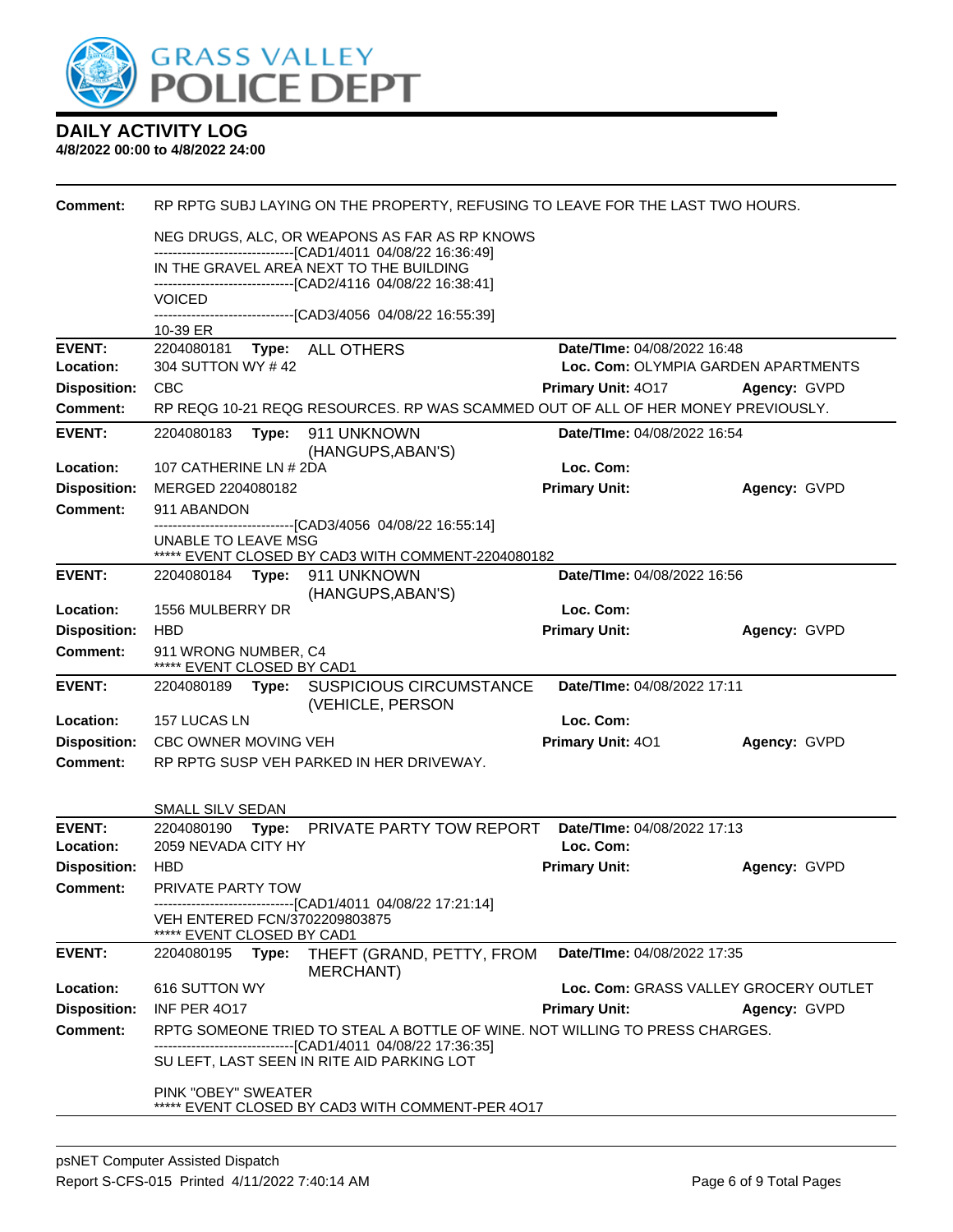

| <b>EVENT:</b>       | 2204080200<br>Type:            | CITIZEN ASSIST (CIVIL<br>STANDBY'S, LOCKOUT                                                                                                                                                                                                                                                                                                         | Date/TIme: 04/08/2022 17:50              |                     |
|---------------------|--------------------------------|-----------------------------------------------------------------------------------------------------------------------------------------------------------------------------------------------------------------------------------------------------------------------------------------------------------------------------------------------------|------------------------------------------|---------------------|
| Location:           | 1262 SUTTON WY                 |                                                                                                                                                                                                                                                                                                                                                     | Loc. Com: HOSPITALITY HOUSE 530 271 7144 |                     |
| <b>Disposition:</b> | FI DENIED, 98T                 |                                                                                                                                                                                                                                                                                                                                                     | Primary Unit: 4017                       | Agency: GVPD        |
| Comment:            | <b>CLEARANCE</b>               |                                                                                                                                                                                                                                                                                                                                                     |                                          |                     |
| <b>EVENT:</b>       | 2204080201<br>Type:            | <b>FOLLOWUP</b>                                                                                                                                                                                                                                                                                                                                     | Date/TIme: 04/08/2022 17:51              |                     |
| Location:           | 420 HENDERSON ST               |                                                                                                                                                                                                                                                                                                                                                     | Loc. Com: PROSPERITY LANES               |                     |
| <b>Disposition:</b> | CBC 98M                        |                                                                                                                                                                                                                                                                                                                                                     | <b>Primary Unit: 4K6</b>                 | <b>Agency: GVPD</b> |
| <b>Comment:</b>     |                                | -------------------------------[CAD3/4056_04/08/22 17:51:42]                                                                                                                                                                                                                                                                                        |                                          |                     |
|                     |                                | EVENT LOCATION CHANGED FROM PROSPERITY LANES                                                                                                                                                                                                                                                                                                        |                                          |                     |
|                     | WALLET RECOVERED FROM G2200891 | -------------------------------[4K6/MDT 04/08/22 18:04]                                                                                                                                                                                                                                                                                             |                                          |                     |
| <b>EVENT:</b>       |                                | 2204080204 Type: SUSPICIOUS CIRCUMSTANCE                                                                                                                                                                                                                                                                                                            | Date/TIme: 04/08/2022 18:05              |                     |
|                     |                                | (VEHICLE, PERSON                                                                                                                                                                                                                                                                                                                                    |                                          |                     |
| Location:           | 244 DORSEY DR                  |                                                                                                                                                                                                                                                                                                                                                     | Loc. Com: SPRINGHILL GARDEN APARTMENTS   |                     |
| <b>Disposition:</b> | ARA                            |                                                                                                                                                                                                                                                                                                                                                     | <b>Primary Unit: 4017</b>                | Agency: GVPD        |
| Case No:            | G2200897                       |                                                                                                                                                                                                                                                                                                                                                     |                                          |                     |
| Comment:            |                                | RP RPTG MALE SUBJ ACROSS THE STREET WAS STARTING A FIRE, THEN KICKED DIRT ON IT TO PUT IT OUT<br>THEN DID IT AGAIN A LITTLE UP THE STREET.                                                                                                                                                                                                          |                                          |                     |
|                     |                                | NOW IN A CHAIR AT SAME LOCATION NEAR BUSHES                                                                                                                                                                                                                                                                                                         |                                          |                     |
|                     |                                | WHI SHIRT, GRY BACKWARD HAT, BLU JEANS<br>-------------------------------[CAD1/4011 04/08/22 18:05:37]                                                                                                                                                                                                                                              |                                          |                     |
|                     | <b>VOICED</b>                  |                                                                                                                                                                                                                                                                                                                                                     |                                          |                     |
|                     |                                | -------------------------------[CAD1/4011 04/08/22 18:06:29]<br>CALFIRE IN ROUTE PER CROSS TRAFFIC                                                                                                                                                                                                                                                  |                                          |                     |
|                     |                                | --------------------------------[CAD1/4011 04/08/22 18:06:41]<br>EVENT LOCATION CHANGED FROM 244 DORSEY DR 30 GV                                                                                                                                                                                                                                    |                                          |                     |
|                     |                                | -------------------------------[CAD3/4056_04/08/22 18:25:00]                                                                                                                                                                                                                                                                                        |                                          |                     |
|                     |                                | ISSUED CASE# G2200897 FOR AGENCY GVPD by UNIT 4K6                                                                                                                                                                                                                                                                                                   |                                          |                     |
|                     |                                | -------------------------------[CAD1/4011 04/08/22 18:28:44]<br>10-36M CONFIRMED W/ ANTIOCH PD, THEY WILL SEND IT OVER                                                                                                                                                                                                                              |                                          |                     |
|                     |                                | ------------------------------[CAD3/4056 04/08/22 19:01:08]                                                                                                                                                                                                                                                                                         |                                          |                     |
|                     | CHARHES OF 594PC, 452(D)       |                                                                                                                                                                                                                                                                                                                                                     |                                          |                     |
| <b>EVENT:</b>       |                                | 2204080211 Type: VEH CITES, VIN, TOWS, DUI                                                                                                                                                                                                                                                                                                          | Date/TIme: 04/08/2022 18:42              |                     |
| Location:           | 517 LINDEN AV                  |                                                                                                                                                                                                                                                                                                                                                     | Loc. Com: ACROSS STREET FROM             |                     |
| <b>Disposition:</b> | CBC 10-21 MADE W/ RP           |                                                                                                                                                                                                                                                                                                                                                     | Primary Unit: 4020                       | <b>Agency: GVPD</b> |
| <b>Comment:</b>     |                                | RP REPORTING GROUP OF J'S WHO MAY BE LIVING IN RESIDENCE ACROSS STREET, HAVE BEEN REPAIRING<br>SEVERAL TRUCKS AND DRIVING THEM AT HIGH SPEEDS DOWN NARROW STREET. ONGOING ISSUE. RP<br>ADVISES THEY ARE SPEWING A LOT OF BLACK SMOKE AND POLLUTING THE AIR. RP IS AFRAID TO<br>CONFRONT J'S HERSELF BECAUSE THE J'S ARE "ALL ABOUT GUNS". REQ 10-21 |                                          |                     |
| <b>EVENT:</b>       | 2204080216<br>Type:            | DISTURBANCE (NOISE,<br>MUSIC, VERBAL, BARKI                                                                                                                                                                                                                                                                                                         | Date/TIme: 04/08/2022 18:51              |                     |
| Location:           | 139 MILL ST # 3/4              |                                                                                                                                                                                                                                                                                                                                                     | Loc. Com: CRYSTAL EMPIRE GYM             |                     |
| <b>Disposition:</b> | <b>CBC JS DISPERSED</b>        |                                                                                                                                                                                                                                                                                                                                                     | <b>Primary Unit: 4020</b>                | Agency: GVPD        |
| <b>Comment:</b>     | TO BEAT HER UP                 | RP REPORTING SHE HAS AN J XRAY INSIDE STORE, GROUP OF OTHER J'S OUTSIDE STORE THREATENING                                                                                                                                                                                                                                                           |                                          |                     |
|                     |                                | -------------------------------[CAD1/4085 04/08/22 18:52:14]                                                                                                                                                                                                                                                                                        |                                          |                     |
| <b>EVENT:</b>       | 2204080220<br>Type:            | PER RP, GROUP OF APPROZ12 J'S OUTSIDE, MOSTLY XRAYS BUT AT LEAST ONE M.<br><b>RESTRAINING ORDERS (TRO,</b>                                                                                                                                                                                                                                          | Date/TIme: 04/08/2022 19:03              |                     |
|                     |                                | OAH, CUSTODY, C                                                                                                                                                                                                                                                                                                                                     |                                          |                     |
| Location:           | 646 SUTTON WY                  |                                                                                                                                                                                                                                                                                                                                                     | Loc. Com: STAPLES                        |                     |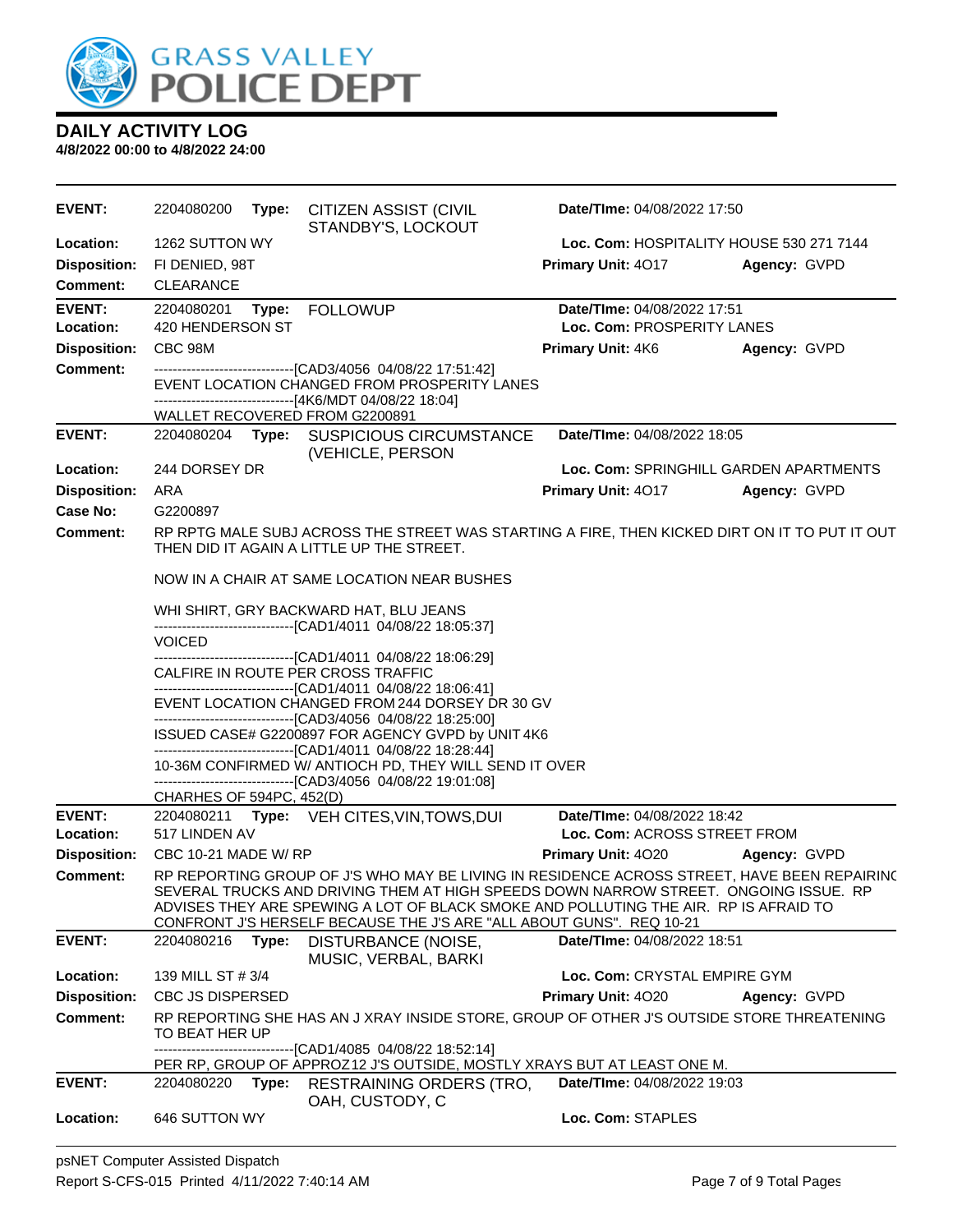

| <b>Disposition:</b> | <b>CBC</b>                  |       |                                                                                                                                                                                                                                                                                         | <b>Primary Unit: 4011</b>   | <b>Agency: GVPD</b>                                                                         |
|---------------------|-----------------------------|-------|-----------------------------------------------------------------------------------------------------------------------------------------------------------------------------------------------------------------------------------------------------------------------------------------|-----------------------------|---------------------------------------------------------------------------------------------|
| <b>Comment:</b>     | 10-21                       |       |                                                                                                                                                                                                                                                                                         |                             | 911 REQ 10-21 REGARDING CUSTODY EXCHANGE ISSUE. RP WAS AT GVPD, BUT IS LEAVING AND AVAIL BY |
| <b>EVENT:</b>       | 2204080224                  |       | Type: ALARMS (SILENT, AUDIBLE,<br><b>COMMERCIAL, RES</b>                                                                                                                                                                                                                                | Date/TIme: 04/08/2022 19:17 |                                                                                             |
| Location:           | 10837 ROUGH & READY HIGHWAY |       |                                                                                                                                                                                                                                                                                         |                             | Loc. Com: LYMAN GILMORE SCHOOL                                                              |
| <b>Disposition:</b> | UTL                         |       |                                                                                                                                                                                                                                                                                         | Primary Unit: 4020          | <b>Agency: GVPD</b>                                                                         |
| <b>Comment:</b>     | FOR 15 MINS.                |       |                                                                                                                                                                                                                                                                                         |                             | RP REPORTING HEARD ONLY 1033 FROM WHAT SHE BELIEVES IS LYMAN GILMORE. HAS BEEN GOING OFF    |
|                     |                             |       | -------------------------------[CAD1/4085 04/08/22 19:17:21]<br>WHILE LL, RP STATES ALARM STOPPED, THEN STARTED BACK UP AGAIN.                                                                                                                                                          |                             |                                                                                             |
| <b>EVENT:</b>       |                             |       | 2204080239 Type: EXTRA PATROL                                                                                                                                                                                                                                                           | Date/TIme: 04/08/2022 20:00 |                                                                                             |
| Location:           | 220 SUTTON WY               |       |                                                                                                                                                                                                                                                                                         | Loc. Com:                   |                                                                                             |
| <b>Disposition:</b> | <b>CBC</b>                  |       |                                                                                                                                                                                                                                                                                         | <b>Primary Unit: 4011</b>   | <b>Agency: GVPD</b>                                                                         |
| <b>Comment:</b>     |                             |       | DOOR. RP NOT REQ CTC JUST REQ EXT PATROLS                                                                                                                                                                                                                                               |                             | RP REQ EXTRA PATROL IN THE AREA DUE TO ONGOING ISSUES WITH JUV BANGING ON RPS SLIDING GLASS |
| <b>EVENT:</b>       | 2204080240 Type:            |       | <b>KIDNAP</b>                                                                                                                                                                                                                                                                           | Date/TIme: 04/08/2022 20:04 |                                                                                             |
| Location:           | 1262 SUTTON WY              |       |                                                                                                                                                                                                                                                                                         |                             | Loc. Com: HOSPITALITY HOUSE 530 271 7144                                                    |
| <b>Disposition:</b> | <b>CBC</b>                  |       |                                                                                                                                                                                                                                                                                         | Primary Unit: 4011          | Agency: GVPD                                                                                |
| <b>Comment:</b>     |                             |       | RP REPORTING HH IS KIDNAPPING PEOPLE. REQ 1021<br>------------------------[4O11/MDT 04/08/22 20:19]                                                                                                                                                                                     |                             |                                                                                             |
|                     |                             |       | RP NOT REPORTING A CRIME. SHE HUNG UP WHEN I ATTEMPTED TO EXPLAIN THIS TO HER. CBC                                                                                                                                                                                                      |                             |                                                                                             |
| <b>EVENT:</b>       |                             |       | 2204080241 Type: DISTURBANCE (NOISE,<br>MUSIC, VERBAL, BARKI                                                                                                                                                                                                                            | Date/TIme: 04/08/2022 20:13 |                                                                                             |
| Location:           | 150 SUTTON WY #130          |       |                                                                                                                                                                                                                                                                                         | Loc. Com: ATRIA             |                                                                                             |
| <b>Disposition:</b> | HBD LOG PER 4011            |       |                                                                                                                                                                                                                                                                                         | <b>Primary Unit:</b>        | Agency: GVPD                                                                                |
| <b>Comment:</b>     | 4011 ADV TO REVIEW          |       | 911 CALLER REPORITNG SHE IS BEING HELD AGAINST HER WILL, UNABLE TO PROVIDE LOCATION OR<br>PHONE NUMBER. CALL CAME IN FROM LANDLINE, LISTED ADDRESS IS WHAT CAME OVER. PER RP, THE<br>SOUNDS VERY CONFUSED AND REQ 10-21<br>-------------------------------[CAD3/4106 04/08/22 20:15:42] |                             | PEOPLE WHO OWN THE HOTEL WILL NOT LET HER LEAVE, BUT SHE IS UNSURE WHO THE PEOPLE ARE. RP   |
|                     | CONTACTING HER SHORTLY.     |       | -------------------------------[CAD1/4085 04/08/22 20:17:33]<br>-------------------------------[CAD3/4106 04/08/22 20:19:52]<br>PER 4011 SOMEONE IS GOING TO CHECK ON RP AND WILL CB IF NEEDED<br>***** EVENT CLOSED BY CAD3 WITH COMMENT-LOG PER 4011                                  |                             | RP CALLED BACK ON 911 STATING SAME, ADVISED SHE HAD ALREADY CALLED AND SOMEONE WOULD BE     |
| <b>EVENT:</b>       | 2204080244                  |       | Type: DISTURBANCE (NOISE,<br>MUSIC, VERBAL, BARKI                                                                                                                                                                                                                                       | Date/TIme: 04/08/2022 20:49 |                                                                                             |
| Location:           | 1913 NEVADA CITY HY         |       |                                                                                                                                                                                                                                                                                         | Loc. Com: AMPM              |                                                                                             |
| <b>Disposition:</b> | <b>CBC</b>                  |       |                                                                                                                                                                                                                                                                                         | Primary Unit: 4011          | Agency: GVPD                                                                                |
| Comment:            |                             |       | 911/CHP XFER RP REPORITNG THAT HE PAID \$60 FOR GAS, STATION PUT IT ON WRONG PUMP AND ARE<br>REFUSING TO REFUND HIS MONEY. RP IN WHI SUZUKI XL7 PARKED AT PUMP 6                                                                                                                        |                             |                                                                                             |
| <b>EVENT:</b>       | 2204080245                  | Type: | TRAFFIC (DUI, PARKING,<br>SPEED, HAZ                                                                                                                                                                                                                                                    | Date/TIme: 04/08/2022 21:00 |                                                                                             |
| Location:           | 133 BADGER LN               |       |                                                                                                                                                                                                                                                                                         | Loc. Com:                   |                                                                                             |
| <b>Disposition:</b> | <b>CBC</b>                  |       |                                                                                                                                                                                                                                                                                         | Primary Unit: 4K6           | Agency: GVPD                                                                                |